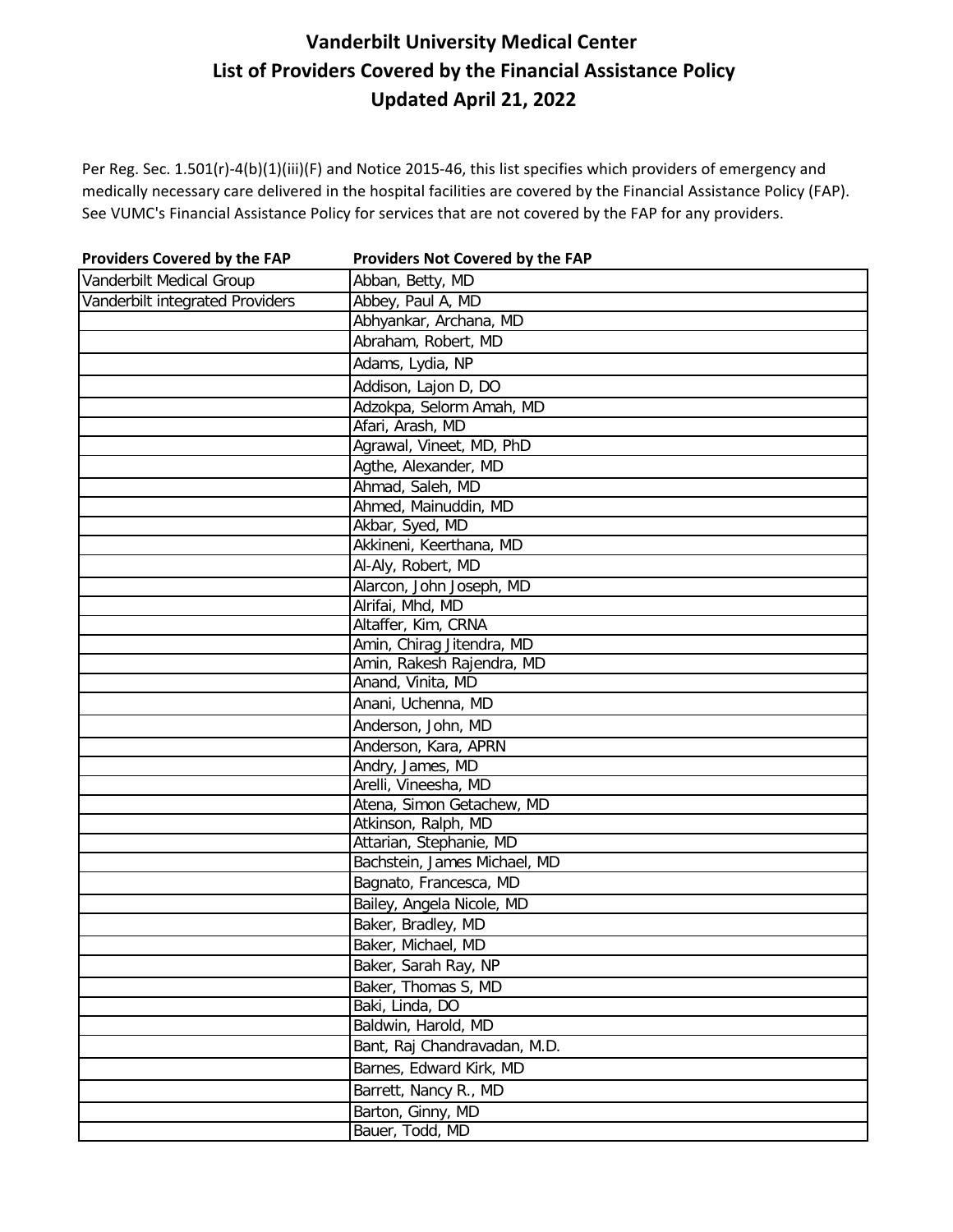| <b>Providers Covered by the FAP</b> | Providers Not Covered by the FAP |
|-------------------------------------|----------------------------------|
|                                     | Bautista, Leomar Manangan, DO    |
|                                     | Bayssie, Mathios M, MD           |
|                                     | Bearl, David, MD                 |
|                                     | Beavers, Lana Sharon, MD         |
|                                     | Benjamin, John, MD               |
|                                     | Bennett, Howard, MD              |
|                                     | Berie, Mengistu Bayih, MD        |
|                                     | Berkley, Nathan Ralph, MD        |
|                                     | Bernhard, Matthew, MD            |
|                                     | Berry, Bryan Matthew, NP         |
|                                     | Bevans, Heidi, NP                |
|                                     | Bible, Sarah, NP                 |
|                                     | Bieneman, Bruce, MD              |
|                                     | Bills, Collin, MD                |
|                                     | Bills, Stephen, MD               |
|                                     | Biltibo, Eden Ayele, MD          |
|                                     | Blakely, Laura, MD               |
|                                     | Blanton, Jacqueline, NP          |
|                                     | Blount, Steven M, MD             |
|                                     | Boachie, Adu Manu, MD            |
|                                     | Bocchicchio, Jeffrey, MD         |
|                                     | Bohannon-Iyama, Heather, NP      |
|                                     | Bougard, Tamekia Laqwance, NP    |
|                                     | Boughner, Brice Thomas, MD       |
|                                     | Bouldin, Eric, DPM               |
|                                     | Bouldin, Steven Leander, MD      |
|                                     | Boyanton, Lia, MD                |
|                                     | Bradford, William, MD            |
|                                     | Bradley, Amanda, NP              |
|                                     | Bregman, Daniel Koffler, MD      |
|                                     | Brinkley, Douglas, MD            |
|                                     | Brittain, Evan, MD               |
|                                     | Broderick, Joseph B., DO         |
|                                     | Bronstein, Yulia, MD             |
|                                     | Brown, Amy, MD                   |
|                                     | Brown, Lauren, NP                |
|                                     | Brown, Lloyd, MD                 |
|                                     | Brown, Thomas Edward, II, DO     |
|                                     | Browning, Jared Corbett, MD      |
|                                     | Bryant, Grady L, Jr., MD         |
|                                     | Bryant, Lucas McRay, MD          |
|                                     | Bur, Kevin, DO                   |
|                                     | Burcham, Robert Stanley, MD      |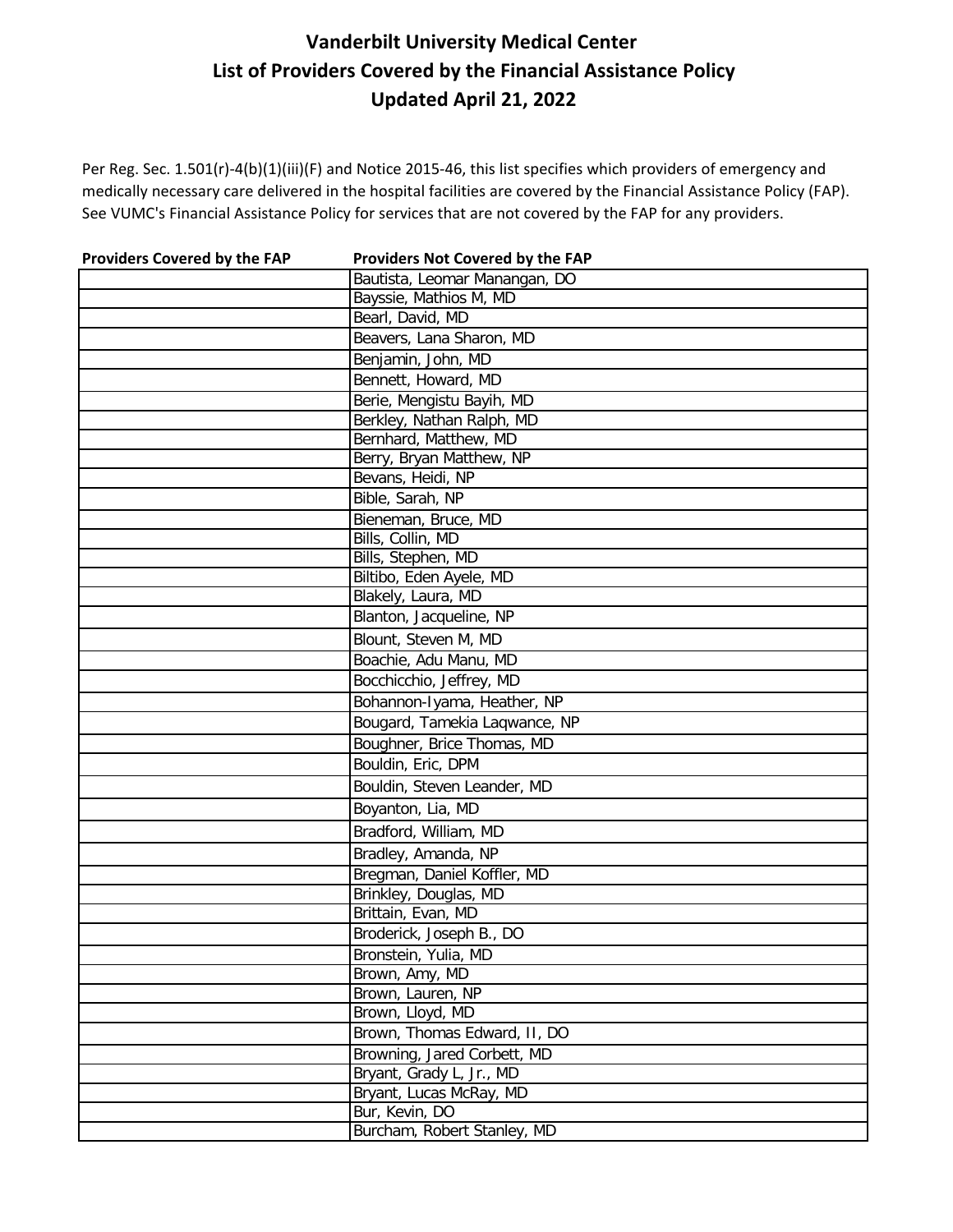| <b>Providers Covered by the FAP</b> | Providers Not Covered by the FAP |
|-------------------------------------|----------------------------------|
|                                     | Burns, Sean, MD                  |
|                                     | Butler, James B, MD              |
|                                     | Byassee, Amy, NP                 |
|                                     | Byrd, Benjamin, MD               |
|                                     | Byrom, Abbie, MD                 |
|                                     | Cabrera, Patrick, DO             |
|                                     | Calendine, Chad L, MD            |
|                                     | Campbell, J. Nicole, PA          |
|                                     | Campbell, Warren, MD             |
|                                     | Canonico, Domenic, MD            |
|                                     | Capps, Raymond, MD               |
|                                     | Carlson, Brian, MD               |
|                                     | Carlson, Shilpa Reddy, DO        |
|                                     | Carr, Ryan M, MD                 |
|                                     | Carroll, Savannah, NP            |
|                                     | Carter, Jean, NP                 |
|                                     | Carter, Timothy Craig, MD        |
|                                     | Carter, Timothy, CRNA            |
|                                     | Cassidy, Beau M, NP              |
|                                     | Cavazos, Cristina Margarita, MD  |
|                                     | Celeski, Daniel C, CRNA          |
|                                     | Cervone, Thomas Ryan, DO         |
|                                     | Chamberlin, Rachel Marie, PA     |
|                                     | Chang, John Kingsley, MD         |
|                                     | Chaparala, Sonja, MD             |
|                                     | Chew, Joshua, MD                 |
|                                     | Chidsey, Geoffrey, MD            |
|                                     | Choma, David P, MD               |
|                                     | Chunduri, Kiran, MD              |
|                                     | Cian, Michael C, MD              |
|                                     | Clemente, Marc, MD               |
|                                     | Cobos, Franklin, MD              |
|                                     | Cole, Richard, MD                |
|                                     | Coleman, Michael Dortch, MD      |
|                                     | Collier, Robert, MD              |
|                                     | Collier, Suzanne, MD             |
|                                     | Collins, Timothy J, MD           |
|                                     | Conway, Deborah Jo, MD           |
|                                     | Copenhaver, Elizabeth, MD        |
|                                     | Corey, John, MD                  |
|                                     | Cornelius, Jon P, MD             |
|                                     | Couden, Michael R, MD            |
|                                     | Cover, Phillip James, MD         |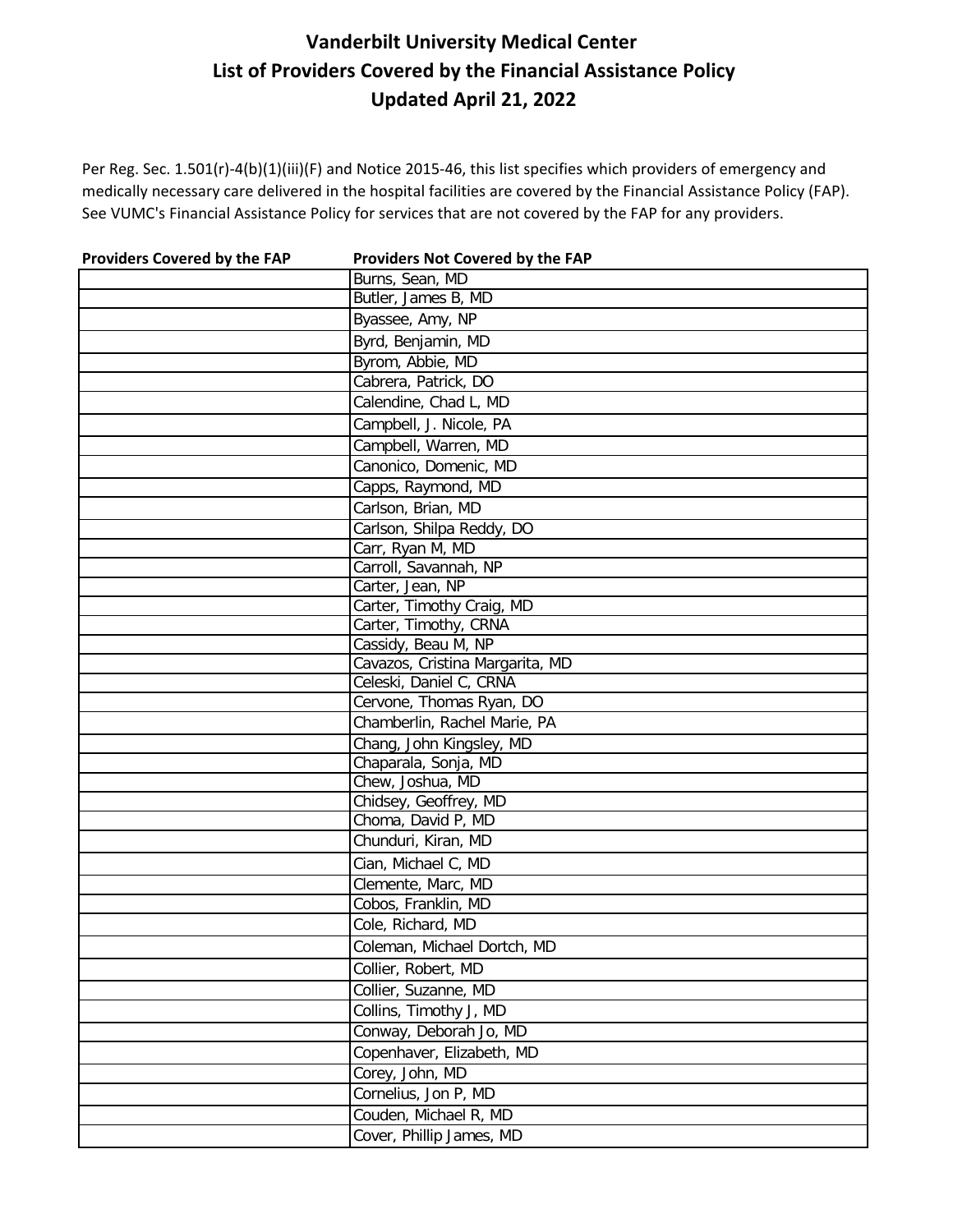| <b>Providers Covered by the FAP</b> | Providers Not Covered by the FAP   |
|-------------------------------------|------------------------------------|
|                                     | Crabtree, John, MD                 |
|                                     | Craig, Allen, MD                   |
|                                     | Crawford, Elizabeth Michelle, ACNP |
|                                     | Cromwell, Brian G., MD             |
|                                     | Crossley, George, MD               |
|                                     | Cruise, Grover, CRNA               |
|                                     | Crutcher, Samuel John, MD          |
|                                     | Cunneely, Kevin Patrick, MD        |
|                                     | Cunningham, James, MD              |
|                                     | Cushing, Jeremy B., CRNA           |
|                                     | Damp, Julie, MD                    |
|                                     | Daniel, Tiffany Nicole, APRN       |
|                                     | Dawson, Samantha, CRNA             |
|                                     | Debelak, Benjamin Patrick, DO      |
|                                     | DeFilippis, Andrew, MD             |
|                                     | DeHaven, Benjamin A., MD           |
|                                     | Dehmlow, Pamela Gail, MD           |
|                                     | Dehoff, George W, III, MD          |
|                                     | Dendy, Jeffrey, MD                 |
|                                     | Dennis, Edward K., APRN            |
|                                     | Derwenskus, Joy, DO                |
|                                     | Desai, Devarshi Jayeshkumar, MD    |
|                                     | Dinwiddie, Charles Watkins, CRNA   |
|                                     | Donaghey, Susana Irias, MD         |
|                                     | Donovan, Sean Thomas, M.D.         |
|                                     | Doss, Habib, MD                    |
|                                     | Doucet, Cassandra, MD              |
|                                     | Downey, Edward, DO                 |
|                                     | Doyka, Laura Rose, APRN            |
|                                     | Driscoll, Mary, MD                 |
|                                     | Drylewicz, Monica, MD              |
|                                     | Dube, Walter Scott, MD             |
|                                     | Duckworth, Sandra, OD              |
|                                     | Dudley, Paige, MD                  |
|                                     | Dunlap, Alexander, MD              |
|                                     | Dunson, Tammy Dee, APRN            |
|                                     | Eaton, James, MD                   |
|                                     | Ebueku-Smith, Mary, MD             |
|                                     | Eckard, William David, MD          |
|                                     | Edwards, Byard III, MD             |
|                                     | Efobi, Deka A, MD                  |
|                                     | El Bizri, Issam, MD                |
|                                     | Ellington, Kenneth, MD             |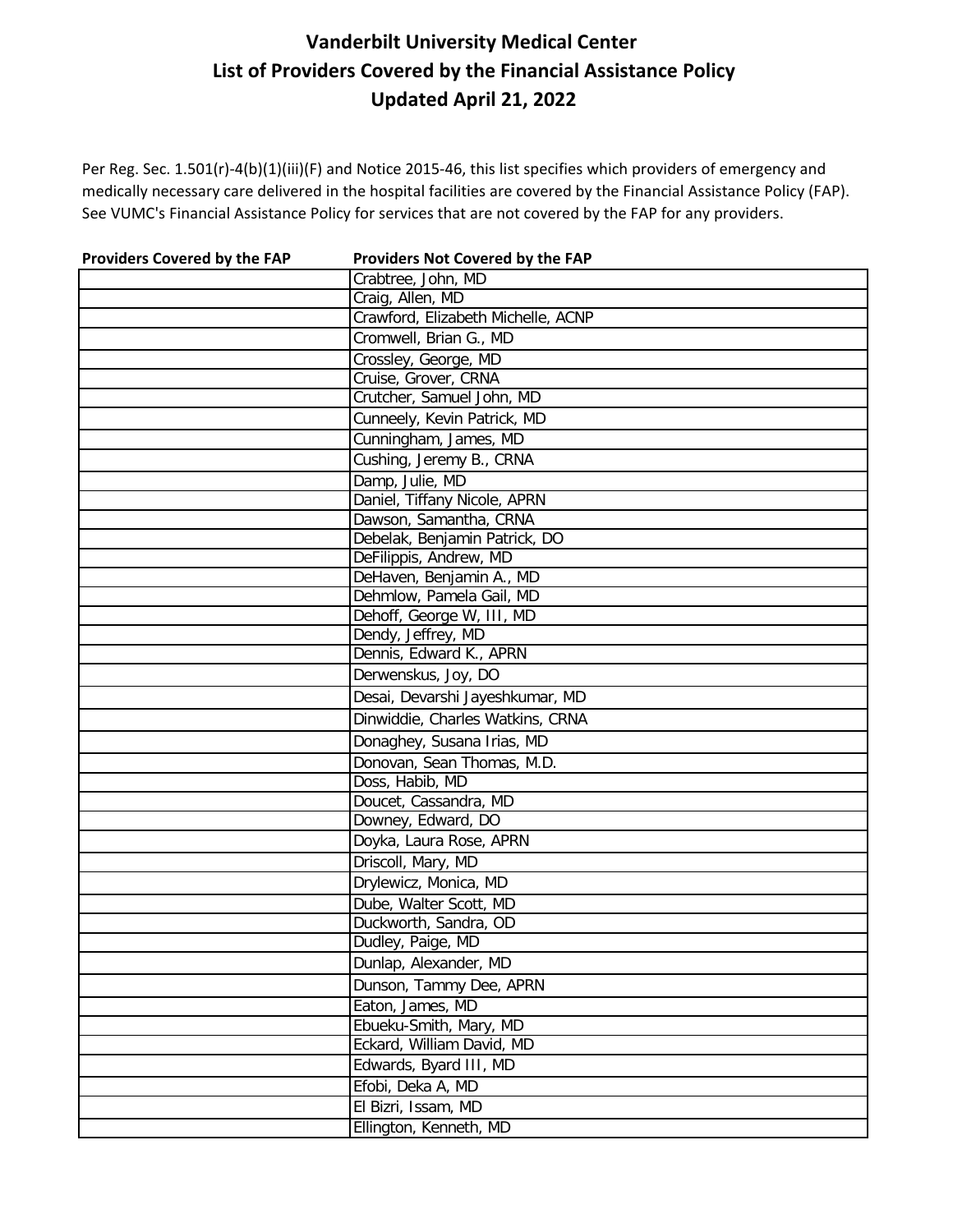| <b>Providers Covered by the FAP</b> | Providers Not Covered by the FAP |
|-------------------------------------|----------------------------------|
|                                     | Ellis, Christopher, MD           |
|                                     | Engelstad, Holly, MD             |
|                                     | England, Cade Calvin, PA         |
|                                     | Eshbaugh, Natasha, MD            |
|                                     | Espinoza, Rocio, MD              |
|                                     | Esposito, Felice, DO             |
|                                     | Estes, James, NP                 |
|                                     | Estrada, Juan, MD                |
|                                     | Eubank, Lori Ann, MD             |
|                                     | Eze, Nnamdi Ifeanyi, MD          |
|                                     | Faith, William T, MD             |
|                                     | Faour, Muhamed, MD               |
|                                     | Farr, George (Skip), MD          |
|                                     | Ferrell, Brett, MD               |
|                                     | Fisher, Stephen M., MD           |
|                                     | Fitzsimmons, Shawn Riley, MD     |
|                                     | Fong, Pete, MD                   |
|                                     | Forsyth, Emily, NP               |
|                                     | Forsythe, Loy A., MD             |
|                                     | Fortune, David S., MD            |
|                                     | Frank, Robert William, MD        |
|                                     | Frankenfield, Robert, MD         |
|                                     | Friday, Jack Michael, MD         |
|                                     | Gailbreath, Willard F, ACNP-BC   |
|                                     | Gaines, Kenneth, MD              |
|                                     | Galaska, Piotr Norbert, MD       |
|                                     | Gamble, Marissa Leigh, APRN      |
|                                     | Garmezy, Benjamin, MD            |
|                                     | George, James, MD                |
|                                     | George, Martha Phillips, MD      |
|                                     | George, Wilburn, MD              |
|                                     | Gessler, Krista, NP              |
|                                     | Gibson, Russell Eugene, MD       |
|                                     | Gibson, William Donald, MD       |
|                                     | Gilbert, Robert, MD              |
|                                     | Giles, Kevin, MD                 |
|                                     | Gilliland, Katherine, NP         |
|                                     | Giordano McAuliffe, Christin, MD |
|                                     | Giritharan, Andrew, MD           |
|                                     | Gladden, Karen, MD               |
|                                     | Godwin, Lisa, NP                 |
|                                     | Goff, Laura Williams, MD         |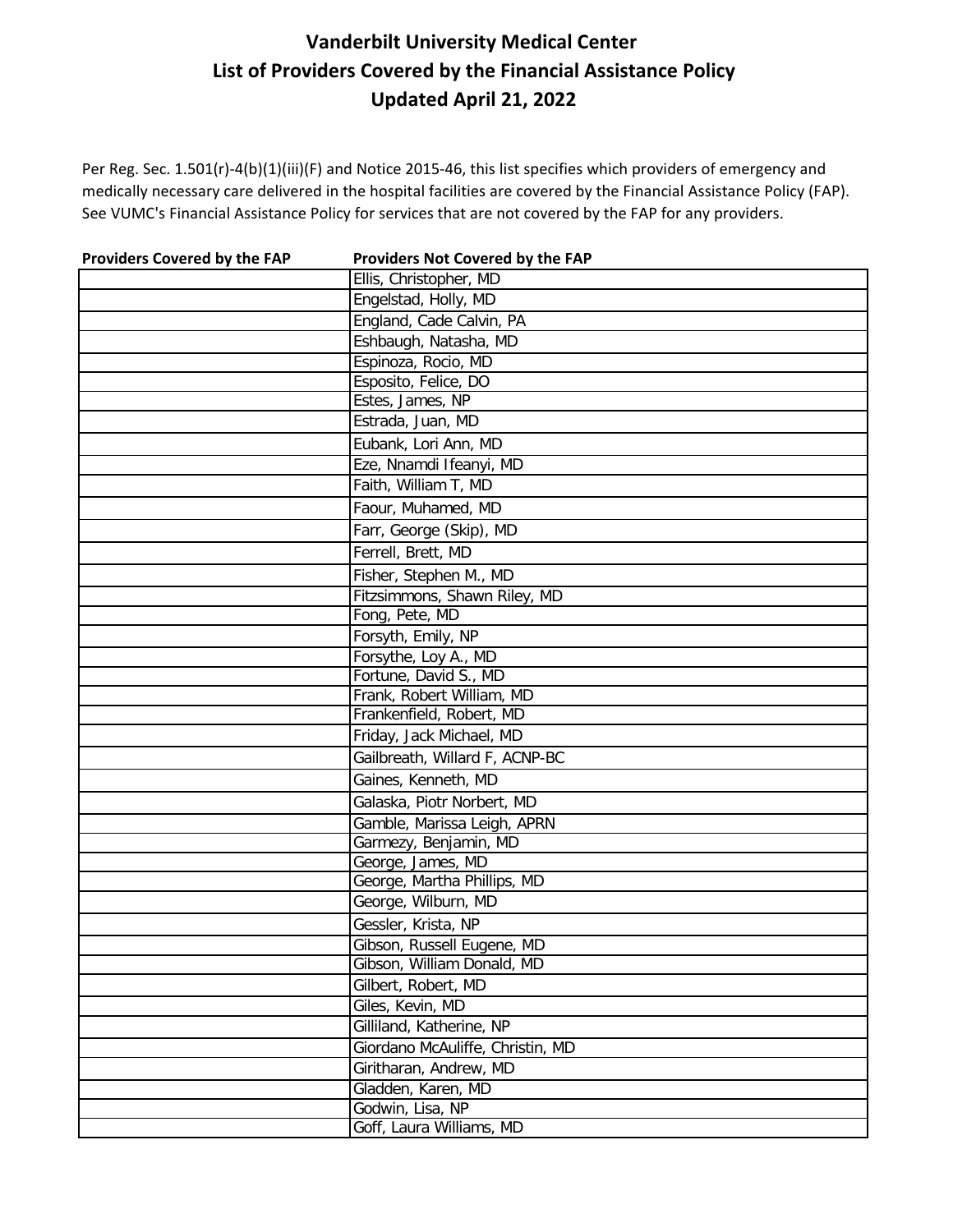| <b>Providers Covered by the FAP</b> | Providers Not Covered by the FAP |
|-------------------------------------|----------------------------------|
|                                     | Goldberg, David S, MD            |
|                                     | Gonzales, Holly, MD              |
|                                     | Gonzales, Jamie, PA              |
|                                     | Gordon, Daniel, MD               |
|                                     | Gordon, Jonathan Paul, MD        |
|                                     | Graham, Ian, MD                  |
|                                     | Graham, Patton, NP               |
|                                     | Grayson, Eddie, NP               |
|                                     | Green, Christie A., MD           |
|                                     | Greer, Patrick, MD               |
|                                     | Gregory, Mary Lucia, MD          |
|                                     | Gregory, Shawn, MD               |
|                                     | Gresham, Tina C, MD              |
|                                     | Grippo, Daniel Aaron, MD         |
|                                     | Gupta, Deepak, MD                |
|                                     | Gupta, Dinesh Kumar, MD          |
|                                     | Gupta, Rimda, MD                 |
|                                     | Hackett, Brian, MD               |
|                                     | Hager, Christy, NP               |
|                                     | Hall, Alex Joe, MD               |
|                                     | Hamilton, Erika Paige, MD        |
|                                     | Hamilton, Ginger, NP             |
|                                     | Hanley, James Robert, CRNA       |
|                                     | Haque, Amer A., MD               |
|                                     | Harland, Russell William, MD     |
|                                     | Harney, lantha L, MD             |
|                                     | Harrison, Andrew B., DO          |
|                                     | Hatch, Leon, MD                  |
|                                     | Healy, Mckenna Baldini, MD       |
|                                     | Heath, Summer Rose, PA           |
|                                     | Hecht, Adam Ross, MD             |
|                                     | Heinrich, Michael N, PA-C        |
|                                     | Hemphill, Michael B., MD         |
|                                     | Herbener, Samantha Rose, APRN    |
|                                     | Hernandez, Oscar, MD             |
|                                     | Hesney, Adam Jonathan, MD        |
|                                     | Hill, Amanda Whitlock, APRN      |
|                                     | Hillis, Natalie Stone, CRNA      |
|                                     | Hillis, Randy Alan, CRNA         |
|                                     | Himmelfarb, Elliot H, MD         |
|                                     | Huggett, Jeffrey M, MD           |
|                                     | Hughes, Jason David, MD          |
|                                     | Hughes, Sean, MD                 |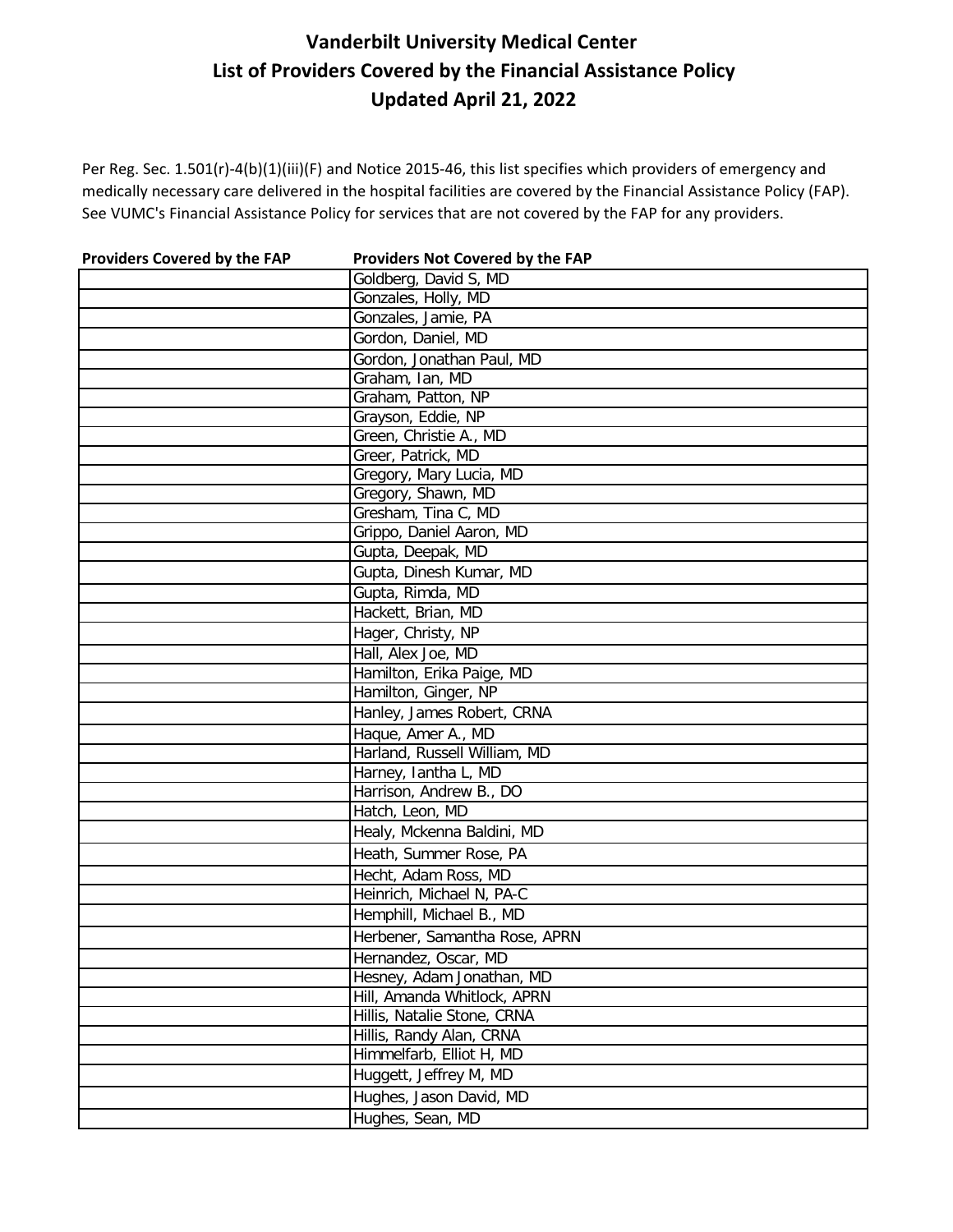| Providers Covered by the FAP | Providers Not Covered by the FAP  |
|------------------------------|-----------------------------------|
|                              | Hutchens, Andrew Richard, III, MD |
|                              | Huyette, David, MD                |
|                              | Hyland, Jeffrey David, MD         |
|                              | Ibrahim, Saman, MD                |
|                              | Irani, Waleed, MD                 |
|                              | Jahangir, Eiman, MD, MPH          |
|                              | James, John, DO                   |
|                              | Jantz, Robert, MD                 |
|                              | Jobe, Jeffrey, MD                 |
|                              | Johnson, Lauren, PA               |
|                              | Johnson, Melissa L, MD            |
|                              | Johnson, Roy P, MD                |
|                              | Johnson, Ryan Wesley, DO          |
|                              | Jones, Hannah Elizabeth, NP       |
|                              | Jones, Jonathan, MD               |
|                              | Joseph, Mathew John, MD           |
|                              | Joshi, Anjalie, MD                |
|                              | Jr., Bancroft O'Quinn, MD         |
|                              | Judd, Jeffrey, MD                 |
|                              | Kanagasundram, Arvindh, MD        |
|                              | Karam, Jyotheen Sukhmoy, MD       |
|                              | Keenum, Lindsey Shay, PA          |
|                              | Kehinde, Modupe Olusegun, MD      |
|                              | Kekulawela, Stephanie, MD         |
|                              | Kelley, Lisa, CRNA                |
|                              | Kerrigan, Deborah, MD             |
|                              | Khalifa, Mohamed, MD              |
|                              | Khalil, Suhare, MD                |
|                              | Khan, Haroon N., MD               |
|                              | Khan, Saadia A., MD               |
|                              | Khan, Wardah S., FNP              |
|                              | Kim, Soo, MD, MPH                 |
|                              | King, James C, III, MD            |
|                              | King, Matthew Sidney, MD          |
|                              | Kirk, Russell K., DDS             |
|                              | Kirshner, Howard, MD              |
|                              | Kiser, Martin, CRNA               |
|                              | Klisch, Gregory, MD               |
|                              | Knight, Jacob T, FNP              |
|                              | Kodali, Sashikanth, MD            |
|                              | Koenig, Mark, MD                  |
|                              | Kolak, DeAnna Marie, APRN         |
|                              | Kolli, Murali, MD                 |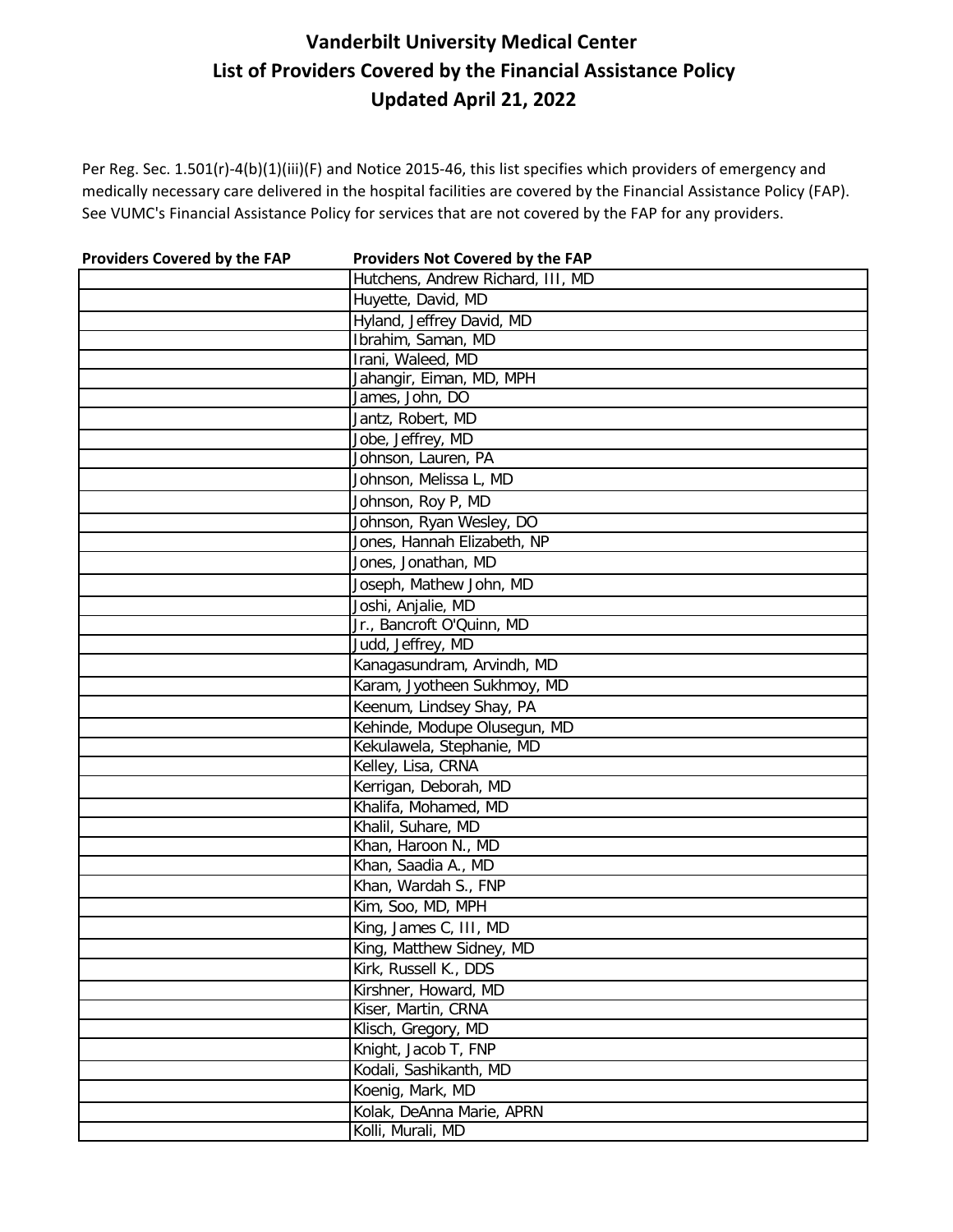| <b>Providers Covered by the FAP</b> | Providers Not Covered by the FAP                      |
|-------------------------------------|-------------------------------------------------------|
|                                     | Krakauer, Maria, MD                                   |
|                                     | Krick, Joseph, MD                                     |
|                                     | Kronenberg, Marvin, MD                                |
|                                     | Kumar, Peninnah R., DPM                               |
|                                     | Kyere, Sampson, MD                                    |
|                                     | Lacy, Aaron John, MD                                  |
|                                     | Lambert, Kirsten, PA                                  |
|                                     | Lang, Nichole Jeannette, MD                           |
|                                     | Langdon, Neal Weston, MD                              |
|                                     | Lanier, Gregory Dean, PA                              |
|                                     | Lanning, Charles B, MD                                |
|                                     | Law, Michelle Elisa, MD                               |
|                                     | Leanza, Connie, NP                                    |
|                                     | Lee, Christopher, MD                                  |
|                                     | Lee, Marcus, MD                                       |
|                                     | Leon, William, MD                                     |
|                                     | LeQuan, Christina P., PA-C                            |
|                                     | Lett, Earl Dwayne, MD                                 |
|                                     | Levitt, Michael J, MD                                 |
|                                     | Lichliter, Andrew Harrison, MD                        |
|                                     | Liebeskind, Marc Emile, MD                            |
|                                     | Liggett, William Hunter, MD                           |
|                                     | Link, Robert, MD                                      |
|                                     | Littman, William J, MD                                |
|                                     | Locke, Charles, MD                                    |
|                                     | Loleh, Samer, MD                                      |
|                                     | Long, Erica L, PA-C                                   |
|                                     | Lopata, Susan, MD                                     |
|                                     | Lowe, Lindsay Elizabeth, NP                           |
|                                     | Maben, Laura Marie, NP                                |
|                                     | MacCurdy, Joe Milton, Jr, MD                          |
|                                     | Mackens, Austin Wes, MD                               |
|                                     | Macquarrie, Michael Alan, MD<br>Mahan, Ben, MD        |
|                                     |                                                       |
|                                     | Makarucha, Magdalena S., NP<br>Malatesta, Lindsay, MD |
|                                     | Mann, Calvin S., CRNA                                 |
|                                     | Marasco, Chris Michael, MD                            |
|                                     | Marlow, Phillip, PA                                   |
|                                     | Martin, Lauren Lavee, NP                              |
|                                     | Martin, Michelle, NP                                  |
|                                     | Marvel, Jeffery, MD                                   |
|                                     | Marwaha, Simi, DO                                     |
|                                     | Maryniw, Erik M, MD                                   |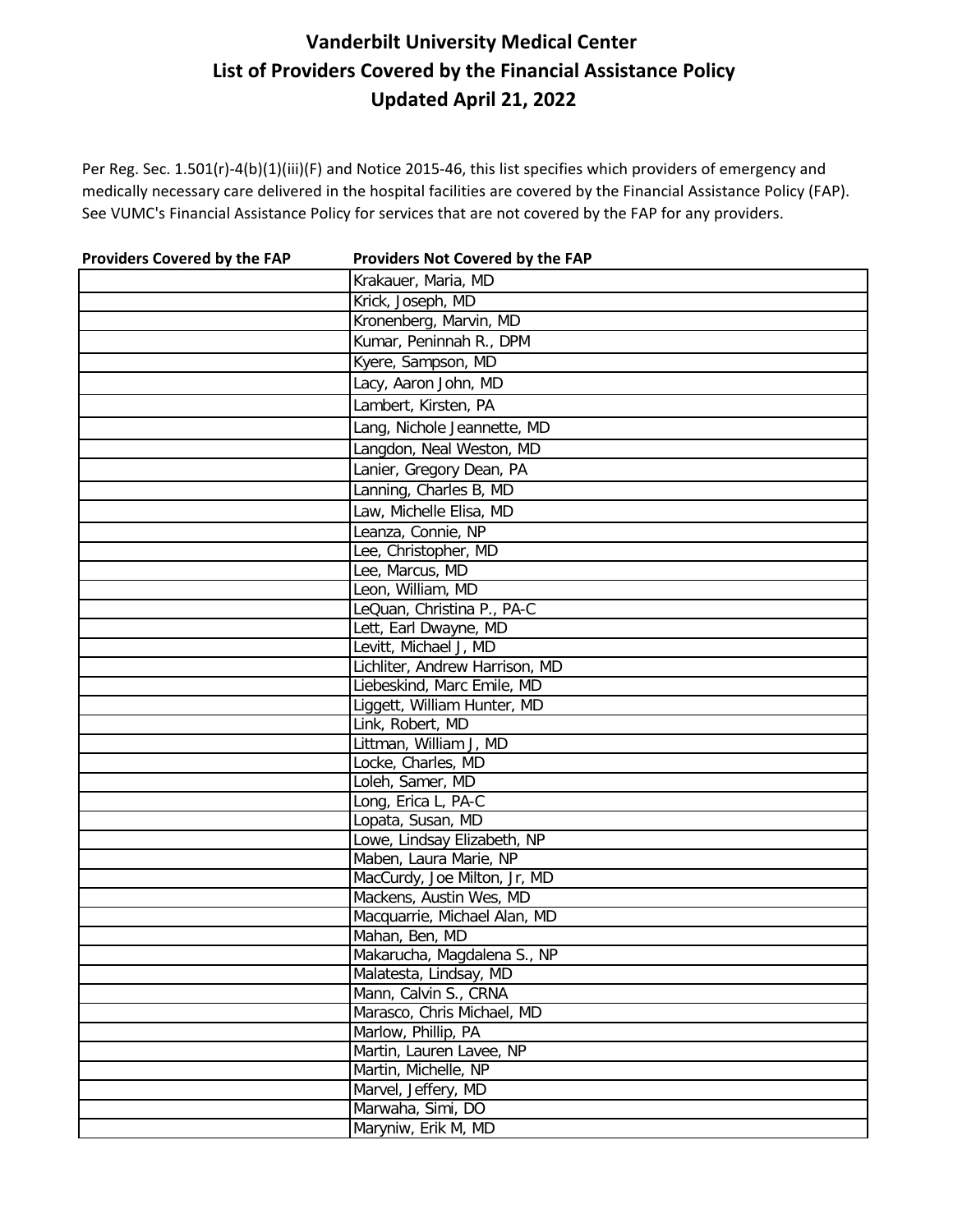| <b>Providers Covered by the FAP</b> | Providers Not Covered by the FAP       |
|-------------------------------------|----------------------------------------|
|                                     | Matheson, Michael, MD                  |
|                                     | McAuliffe, Christin Marie Giordano, MD |
|                                     | Mcclure-Barnes, Laura Faye, MD         |
|                                     | McDonald, Heather N., NP               |
|                                     | McGuire, Theresa, NP                   |
|                                     | McGuirk, James, MD                     |
|                                     | McKean, Meredith A, MD                 |
|                                     | McKenzie, Meiklejohn Dane, DO          |
|                                     | McKinney, Roger E, MD                  |
|                                     | McLendon, Richard Ellison, MD          |
|                                     | McMoore, Wanda J, FNP                  |
|                                     | Mehard, William, MD                    |
|                                     | Melancon, Eric, MD                     |
|                                     | Melson, Danny L, MD                    |
|                                     | Meluch, Anthony, MD                    |
|                                     | Mendes, Lisa, MD                       |
|                                     | Menon, Akshay, MD                      |
|                                     | Meriweather, Matthew, MD               |
|                                     | Metzman, Michael S, MD                 |
|                                     | Milikow, David L, MD                   |
|                                     | Miller, Jocelyne Knapp, MD             |
|                                     | Miller, Troy L, DO                     |
|                                     | Mingo, Mark Andrew, MD                 |
|                                     | Mistry, Eva, MD                        |
|                                     | Misulis, Karl, MD                      |
|                                     | Mitchell, Rachel Lynn, MD              |
|                                     | Mittal, Shilpi, MD                     |
|                                     | Mohammad, Shaden Fawzi, MD             |
|                                     | Molini, Christopher Alexander, MD      |
|                                     | Monahan, Kenneth, MD                   |
|                                     | Monen, Scott Howard, MD                |
|                                     | Montgomery, Jay, MD                    |
|                                     | Moore, James, MD                       |
|                                     | Moore, Lacy, NP                        |
|                                     | Moore, Lydia E., NP                    |
|                                     | Morgan, Julie, MD                      |
|                                     | Morgan, Justin Edmond, MD              |
|                                     | Morris, Emily, MD                      |
|                                     | Mountain, Shawn Patrick, DO            |
|                                     | Mungle, Mary Beth, NP                  |
|                                     | Murphey, Matthew, DPM                  |
|                                     | Murray, Katherine, MD                  |
|                                     | Myers, Bryan, MD                       |
|                                     | Naftilan, Allen, MD, PHD               |
|                                     | Nagy, Adam, MD                         |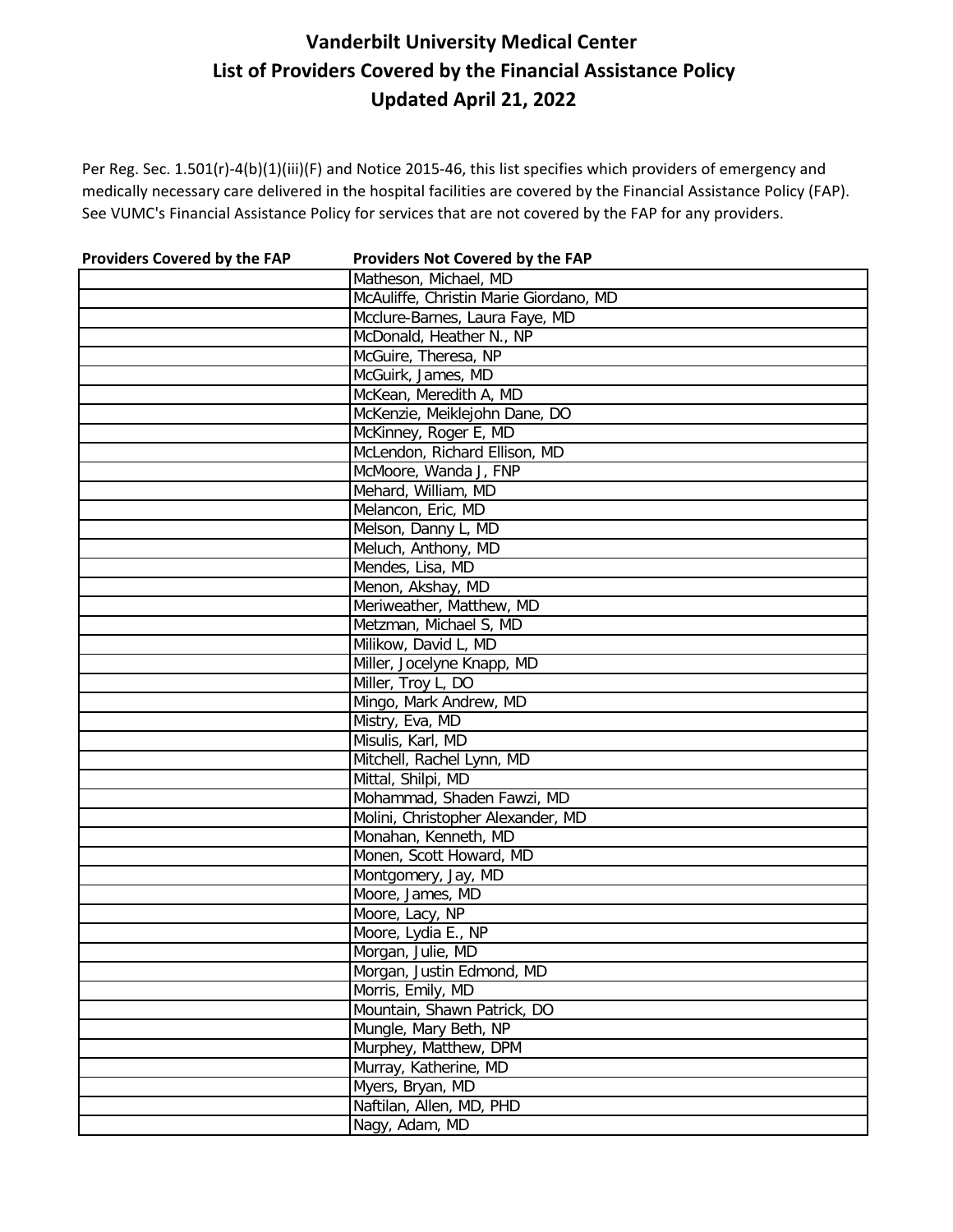| <b>Providers Covered by the FAP</b> | Providers Not Covered by the FAP     |
|-------------------------------------|--------------------------------------|
|                                     | Nation, Helen, NP                    |
|                                     | Nau, Paul C, MD                      |
|                                     | Nedumthottathil, Thomas, MD          |
|                                     | Nell, James E., MD                   |
|                                     | Nepute, Jordan, MD                   |
|                                     | Nguyen, Hoang P., DMD                |
|                                     | Nicell, Donald Thomas, MD            |
|                                     | Nichols, Matthew, DDS                |
|                                     | Nichols, Robert, MD                  |
|                                     | Nielsen, Tara, DO, MPH               |
|                                     | Nolan, Jason Scott, MD               |
|                                     | Norris, Hunter Willingham, MD        |
|                                     | Novick, Michael Kevin, MD            |
|                                     | Okusanya, Ifeoluwa, MD               |
|                                     | Oliver, Russell W, DPM               |
|                                     | Olivier, Andre C, MD                 |
|                                     | Oluwo, Dodondawa, MD                 |
|                                     | Omitowoju, Oladapo Olatokunbo, MD    |
|                                     | Ordiway, Grant, DO                   |
|                                     | Oriakhi, Michael, MD                 |
|                                     | Oso, Ayodeji, MD                     |
|                                     | Parikh, Viraj K., MD                 |
|                                     | Parker, Erica Nicole, MD             |
|                                     | Parker, Joel L, MD                   |
|                                     | Pate, Joseph Edward, MD              |
|                                     | Patel, Amit Sharad, MD               |
|                                     | Patel, Manish Y., MD                 |
|                                     | Patel, Prakashchandra Bhikhabhai, MD |
|                                     | Patil, Sushil R., MD                 |
|                                     | Patrick, Stephen, MD                 |
|                                     | Patsimas, John, MD                   |
|                                     | Patton, Wendy, MD                    |
|                                     | Peacock, Nancy, MD                   |
|                                     | Peal, April Lyn, MD                  |
|                                     | Pearl, Sarah Melissa, NP             |
|                                     | Pelster, Meredith Sellers, MD        |
|                                     | Penley, William Charles, MD          |
|                                     | Peppers, Jennifer L., MD             |
|                                     | Perkins Hayes, Elizabeth, PA         |
|                                     | Petersen, Brian Walter, DO           |
|                                     | Petersen, Erik C., DO                |
|                                     | Pethkar, Vijay, MD                   |
|                                     | Petty, Damon H., MD                  |
|                                     | Peyton, James David, MD              |
|                                     | Piper, Jessica Leigh, NP             |